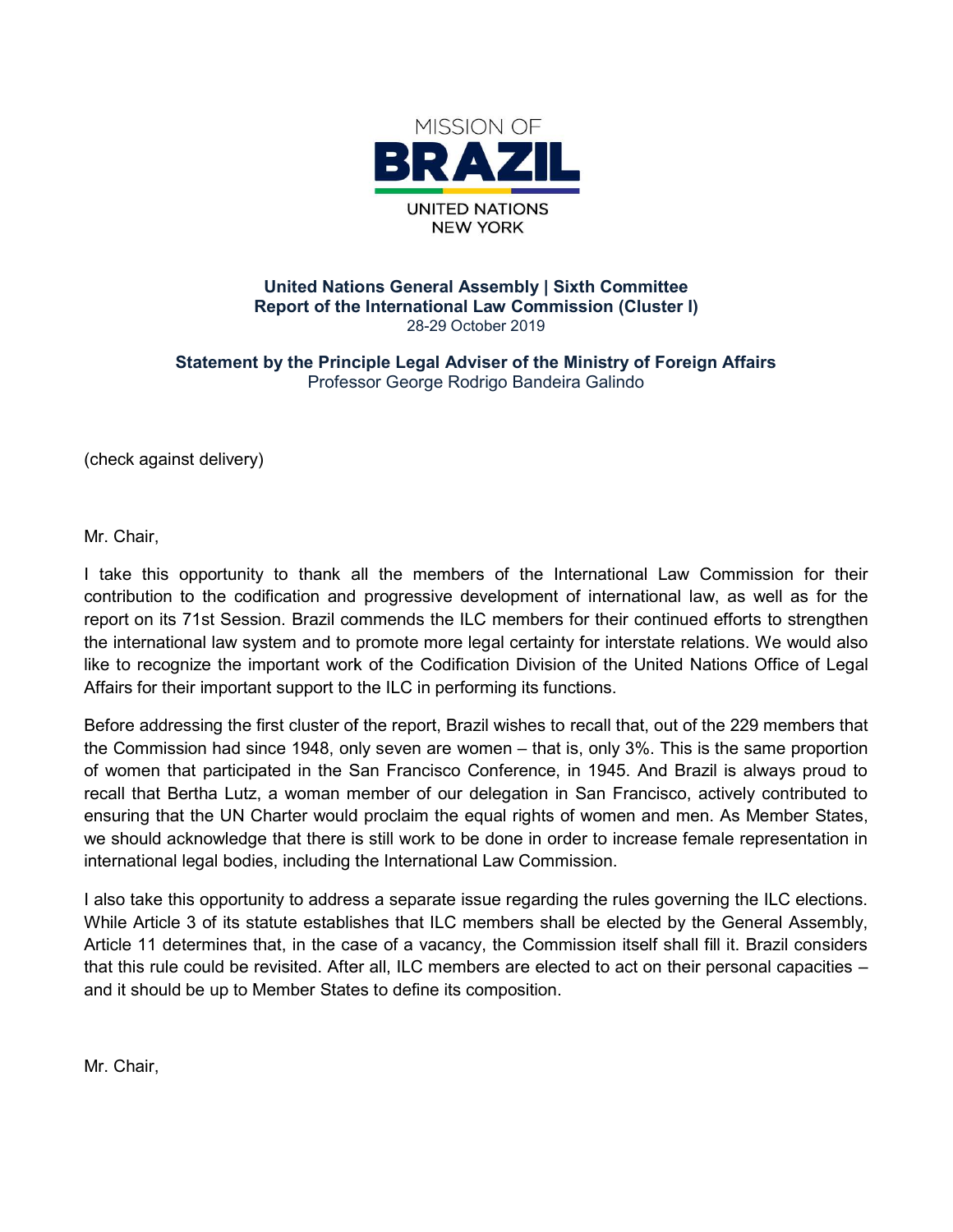Last year, as part of the celebrations for the 70th anniversary of the ILC, the first segment of its sessions was held in New York. The positive impact of this change of venue encourages us to envisage this approach in more occasions than in the context of anniversary celebrations or the beginning of a quinquennia. We hope, therefore, that it becomes a frequent practice of the Commission, since it creates improved conditions for enhancing the interaction of States with the ILC through the early engagement of the Sixth Committee.

A fluid and constructive relationship between the ILC and the Sixth Committee tends to generate products that are relevant to the international community on both its content and its effectiveness. While the current process of written comments and annual debates create space for fruitful interactions, there are sill other measures that could be taken in both poles of the relationship. The General Assembly could provide more guidance on strategic and policy priorities regarding the codification and progressive development of international law, including on the identification of new topics to be examined by the Commission. At the same time, when studying a topic, the ILC could prepare questions requiring simple and direct answers about State practice. For some countries, especially developing ones, the elaboration of written comments on the work of the ILC can be a challenging task. Addressing this shortcoming could therefore ensure more geographically balanced inputs.

Brazil would also like to propose one issue to be taken up by the Working Group on Working Methods. While the statute refers solely to articles as a possible outcome of the discussions in the ILC, other types of products were created over the past years: principles, conclusions, guidelines etc. It would be useful if the Commission provided more clarity on the taxonomy of its products, including by clarifying which are the criteria it applies to decide when choosing between one and another form of its products.

# Mr. Chair,

Let me now turn to Chapter IV on Crimes against Humanity. Brazil wishes to join previous speakers in expressing its appreciation to the relevant work of the Commission on the issue, particularly to Special Rapporteur Sean Murphy, on preparing the set of draft articles on crimes against humanity, comprising 10 preambular paragraphs, 15 articles and one annex.

Since the inclusion of the topic in its programme of work, at its sixty-sixth session (2014), the Commission has been devoted to an extensive exercise that engaged not only its members, but also governments, international organizations and others.

Convinced of the need to address the existing gap in the international law framework, Brazil has been supporting this process since its inception, including by providing constructive comments to the set of draft articles.

We have positively noted that Mr. Murphy's work builds upon the Rome Statute of the International Criminal Court (ICC). During the consultation period, Brazil has proposed the inclusion of an additional provision from the Rome Statute in the preamble in order to make clear that "nothing in the draft articles shall be taken as authorizing any State Party to intervene in an armed conflict or in the internal affairs of any State".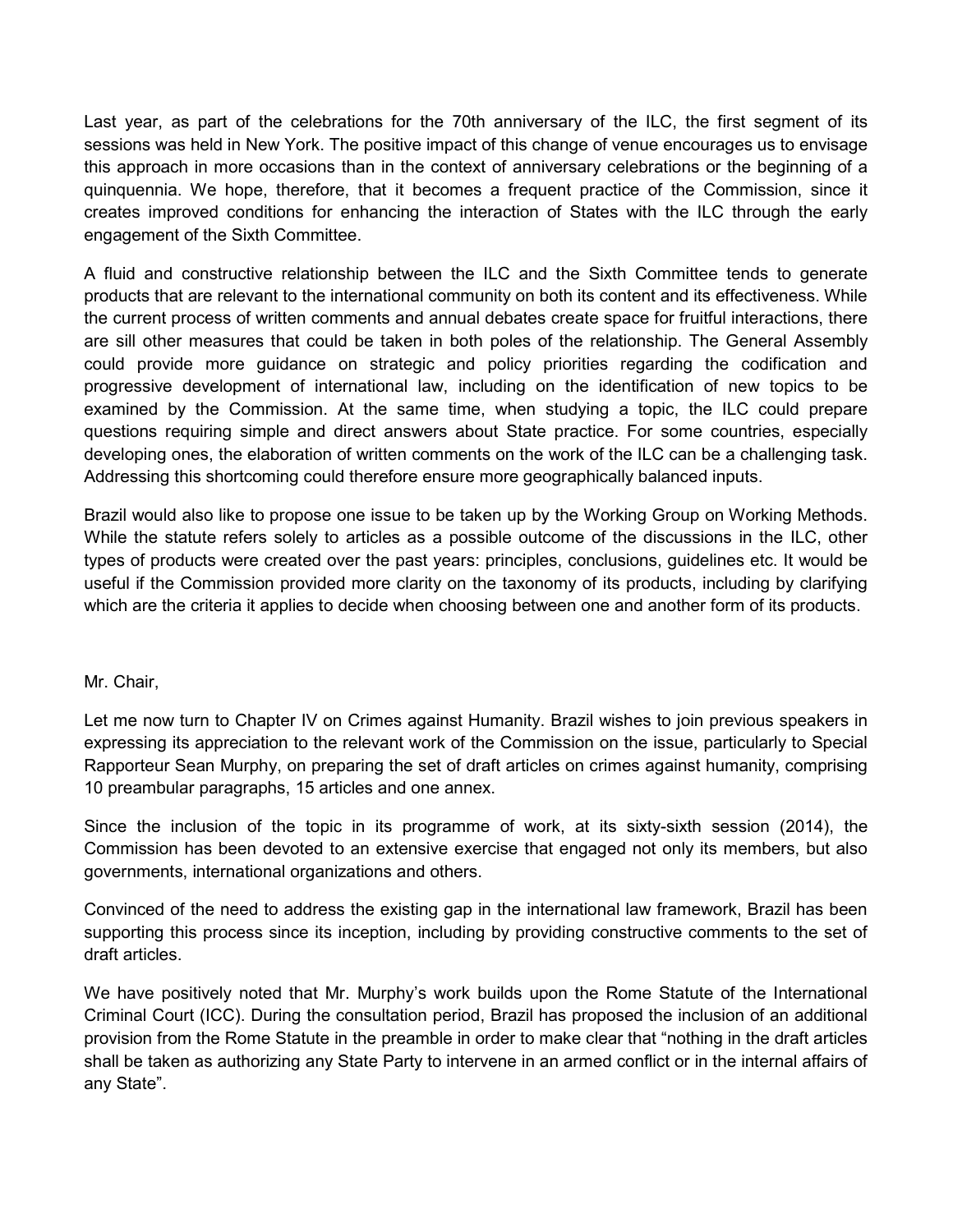Even though we would have favored an explicit reference to it, we have positively remarked that this principle was reaffirmed in the ILC report A/74/10. The commentary presented by the Commission with regard to the third draft preambular paragraph – which recalls the principles of international law embodied in the UN Charter - includes reference to the principle that States shall refrain in their international relations from the threat or use of force against territorial integrity or political independence of any State, or in any other manner inconsistent with the purposes of the United Nations. Furthermore, in its commentary to draft article  $4 -$  on the obligation to prevent crimes against humanity  $-$ , the Commission quoted the International Court of Justice decision that "when engaging in measures of prevention, it is clear that every State may only act within the limits permitted by international law" (A/74/10, p. 57). Indeed, the major goals of preventing and punishing crimes against humanity must be undertaken in conformity with international law, including the general prohibition to the use of force.

Finally, Brazil welcomes the detailed provisions on mutual legal assistance in draft article 14 and in the draft annex, largely inspired by the UN Convention against Corruption, with a view to establish a broad set of cooperation, not only in investigations, but also in prosecutions and judicial proceedings. It is our view that comprehensive cooperation among States at all stages of the law enforcement process is crucial to promote the goals of preventing and punishing CaH.

# Mr. Chair,

After five years of extensive work on the topic, the ILC sent to the General Assembly, in its report A/74/10, the recommendation for the "elaboration of a convention by the General Assembly or by an international conference of plenipotentiaries on the basis of the draft articles".

Brazil would join the large number of States that favor the elaboration of such Convention. The set of draft articles presented to us by the International Law Commission constitutes a carefully crafted text and a solid basis to guide our discussions.

In order to promote an inclusive and legitimate process toward drafting a convention that could be universally ratified, Brazil is of the view that negotiations should take place in the General Assembly, engaging the entire community of Nations.

In the next steps with regard to the draft set of articles, Brazil would like to raise the attention of the Commission to the need to address the relation between universal jurisdiction and ICC jurisdiction, as well as the need to include safeguards to prevent abuses of the universality principle.

# Mr. Chair,

I turn now to Chapter V - Peremptory norms of general international law (*jus cogens*). First of all, I take this opportunity to thank Special Rapporteur Dire Tladi for his fourth Report and express the deep appreciation of Brazil for the quality of his research and for the careful consideration of the comments made by States during last year's debate. Brazil appreciates such fluid interaction between the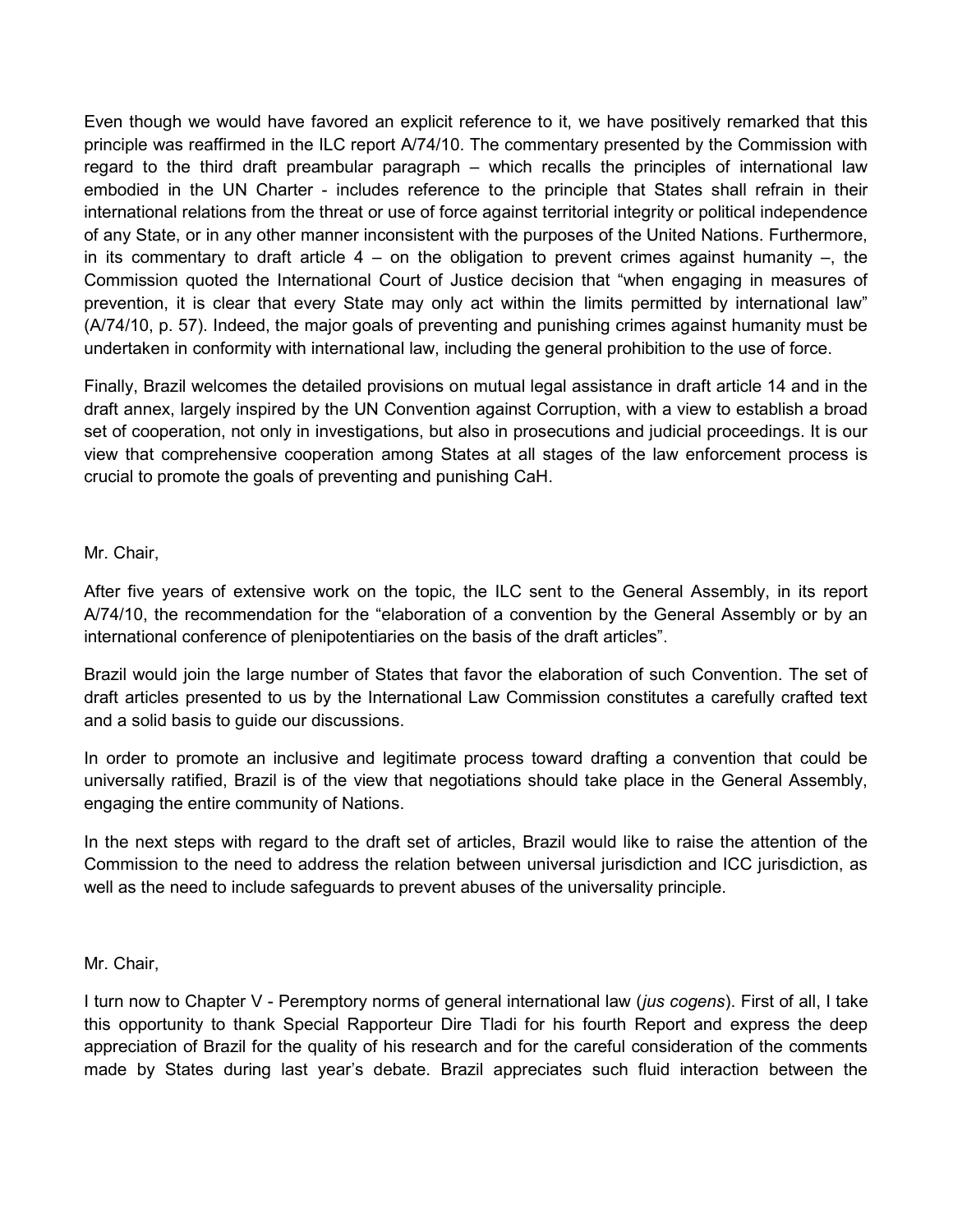Commission and Member States, as they contribute to results that tend to be more accepted and applied when concluded.

Brazil welcomes the adoption, on first reading, of 23 draft conclusions and the draft annex. The successful adoption of the draft conclusions demonstrates that progress can be made even in particularly complicated and sensitive subjects, as recognized by the Commission itself. While we look forward to submitting our full comments and observations in writing, we would like to make some brief remarks about three issues: i) the non-exhaustive list of *jus cogens* norms; ii) the method for establishing whether a norm has the added quality of having a peremptory character; and iii) the consequences of jus cogens for binding resolutions of international organizations.

Brazil commends the Commission, and the Rapporteur in particular, for finding a creative way to balance the competing interests of, on one hand, the value of an illustrative list and, on the other hand, the methodological nature of the current topic. Listing the norms that the Commission already considered as jus cogens facilitates their easy identification, while avoiding a lengthy substantive discussion on the hierarchy of other norms that could potentially be considered *jus cogens* as well. The list should reflect the terms used by the ILC. In this regard, we join previous speakers in favoring the replacement of the expression "prohibition of aggression" by the expression "prohibition of the use of force".

On the method for determining whether a norm raises to the category of *jus cogens*, Brazil wishes to highlight the importance of draft conclusion 7, which is at the core of the debate. We concur with the idea of following the Vienna Convention on the Law of Treaties approach and focusing on the acceptance and recognition by the international community of States as a whole. In particular, we agree with the conclusion that only norms that are accepted and recognized by a very large majority of States as jus cogens can be considered as such. On the same vein, we commend the Rapporteur for his wise approach in addressing the question of regional *jus cogens*. Brazil considers that the ILC should focus its efforts on the peremptory norms of general international law, noting that the issue of regional jus cogens could eventually be discussed regionally, taking into account both the practical and conceptual challenges to advance such concept, and the potential existence of normative hierarchy in regional systems.

Draft Conclusion 16 deals with the consequences of *jus cogens* for binding resolutions of international organizations. Brazil would have preferred to see an explicit reference to Security Council decisions in the text. Given the hierarchy of international obligations created by Article 103 of the UN Charter, the ILC should not shy away from recognizing that the Security Council is also bound by jus cogens norms.

### Mr. Chair,

Finally, on Chapter XI (Other decisions), Brazil notes the recent inclusion, in the long-term programme of work of the Commission, of the topics "reparation to individuals for gross violations of international human rights law and serious violations of international humanitarian law" and "prevention and repression of piracy and armed robbery at sea".